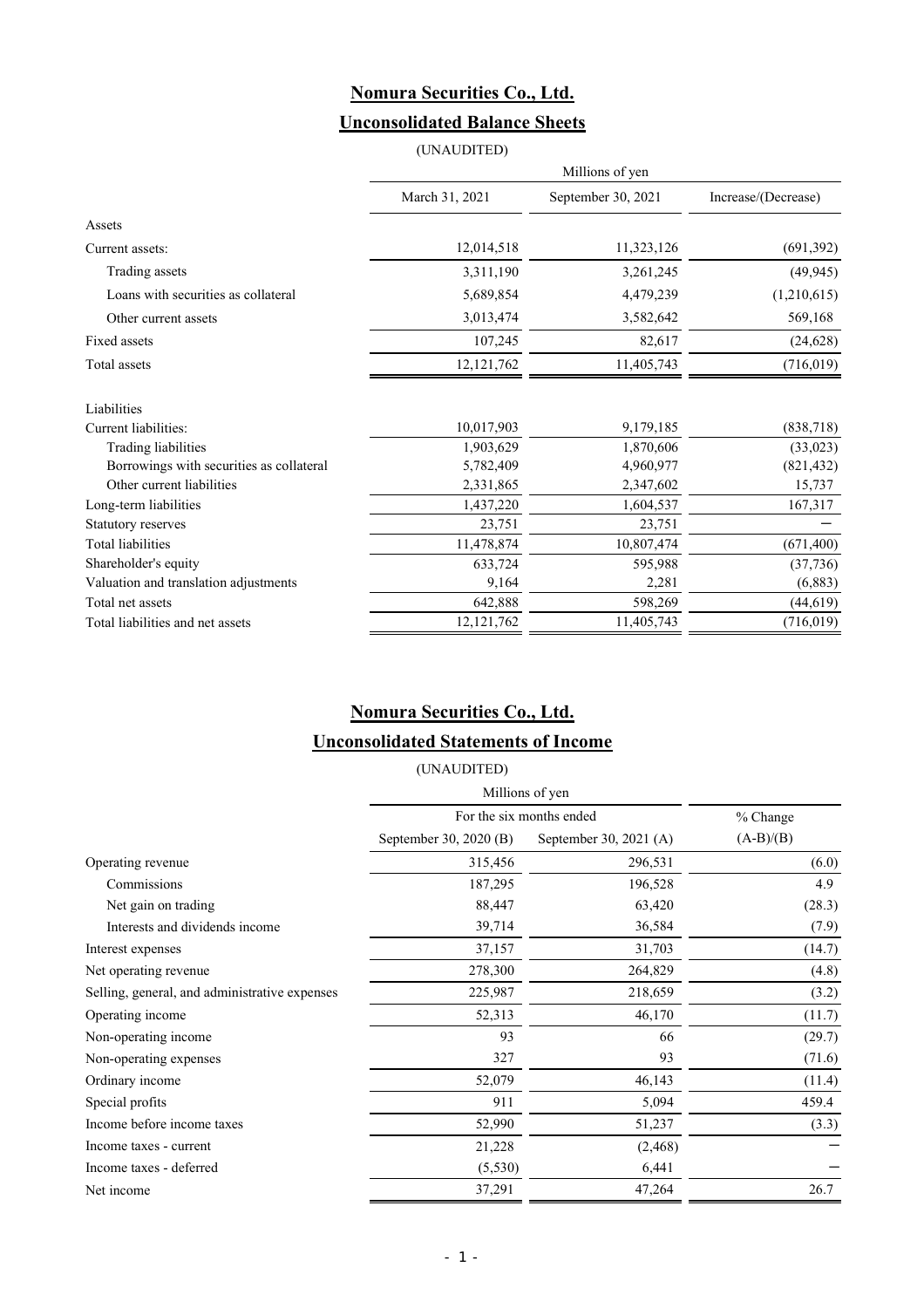# **Nomura Securities Co., Ltd. Unconsolidated Statements of Income - Quarterly Comparatives**

|                                              | (Millions of yen)<br>For the three months ended |                       |                      |                   |                  |                       |
|----------------------------------------------|-------------------------------------------------|-----------------------|----------------------|-------------------|------------------|-----------------------|
|                                              |                                                 |                       |                      |                   |                  |                       |
|                                              | June 30,<br>2020                                | September 30,<br>2020 | December 31,<br>2020 | March 31,<br>2021 | June 30,<br>2021 | September 30,<br>2021 |
| Operating revenue                            | 160,997                                         | 154,459               | 176,300              | 156,100           | 154,233          | 142,298               |
| Commissions                                  | 85,004                                          | 102,291               | 111,709              | 108,785           | 93,651           | 102,877               |
| Net gain on trading                          | 49,434                                          | 39,014                | 41,737               | 35,604            | 35,894           | 27,526                |
| Interest and dividend income                 | 26,559                                          | 13,155                | 22,854               | 11,711            | 24,688           | 11,896                |
| Interest expenses                            | 24,333                                          | 12,824                | 21,959               | 11,111            | 20,338           | 11,365                |
| Net operating revenue                        | 136,664                                         | 141,636               | 154,341              | 144,989           | 133,895          | 130,934               |
| Selling, general and administrative expenses | 110,966                                         | 115,020               | 119,346              | 109,974           | 110,201          | 108,458               |
| Operating income                             | 25,698                                          | 26,615                | 34,995               | 35,014            | 23,694           | 22,476                |
| Non-operating income                         | 43                                              | 50                    | 67                   | 44                | 63               | 3                     |
| Non-operating expenses                       | 177                                             | 150                   | 97                   | 14                | 52               | 41                    |
| Ordinary income                              | 25,563                                          | 26,516                | 34,964               | 35,044            | 23,705           | 22,437                |
| Special profits                              | 334                                             | 577                   | 627                  | 518               | 4,391            | 703                   |
| Special losses                               |                                                 |                       |                      | 1,904             |                  |                       |
| Income before income taxes                   | 25,897                                          | 27,092                | 35,591               | 33,658            | 28,096           | 23,141                |
| Income taxes - current                       | 11,244                                          | 9,983                 | (14, 566)            | 57,482            | (32, 145)        | 29,677                |
| Income taxes - deferred                      | (3,533)                                         | (1,996)               | 25,360               | (47, 352)         | 28,812           | (22, 372)             |
| Net income                                   | 18,186                                          | 19,105                | 24,798               | 23,528            | 31,429           | 15,836                |